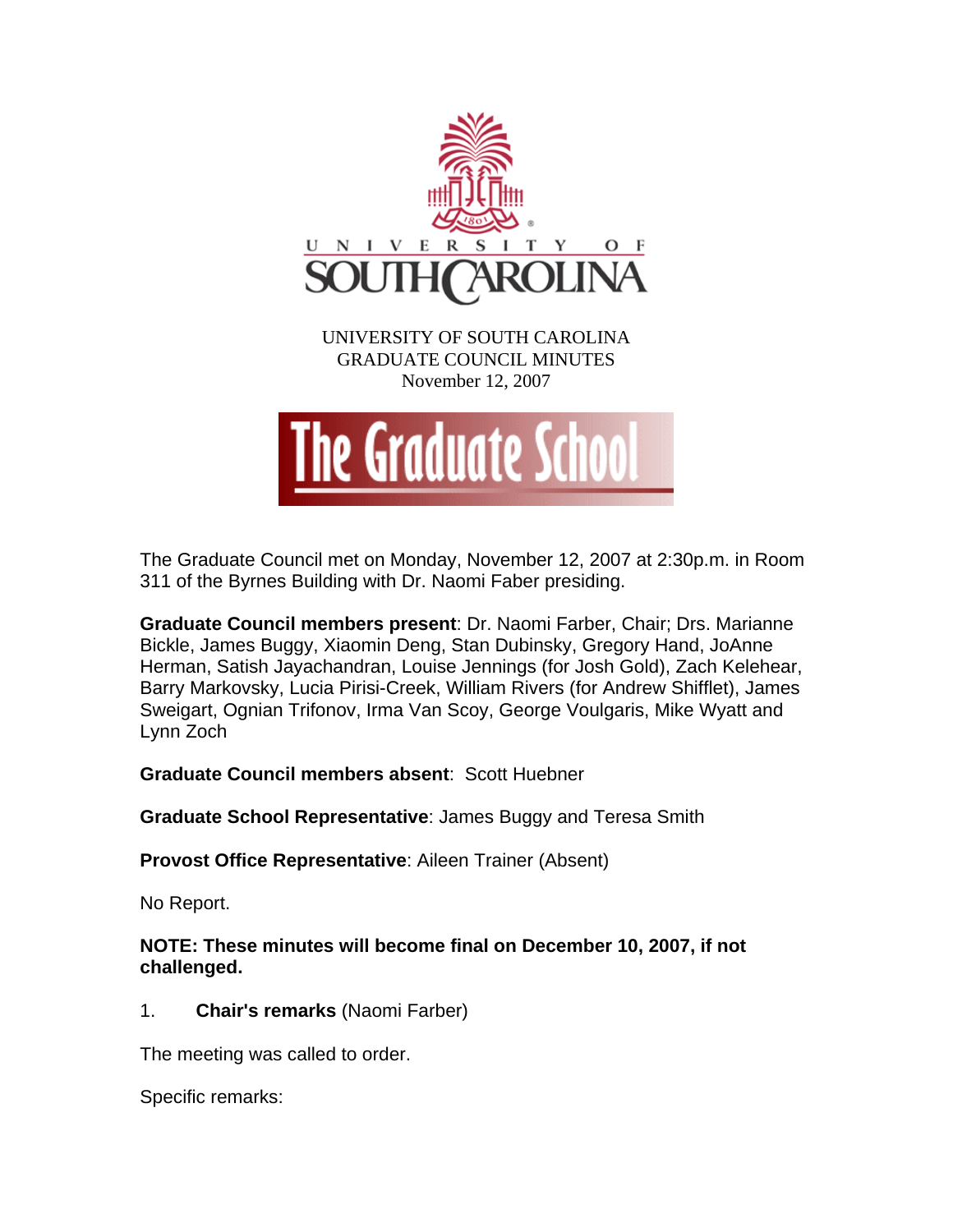For the next meeting, the Council should consider offering health insurance to Graduate Students. This was a recommendation presented by Chris Ebert when she was Dean of the Graduate School.

# 2. **Approval of minutes (Minutes of the** October 8, 2007 **)**

Minutes of 10/8/2007 were approved by acclamation.

# 3. **Report of the Graduate Dean** (Jim Buggy)

Professor Buggy welcomed the new Graduate Council members.

A committee formed by the Provost's Office will review the role of the Graduate School. It is plausible that this committee may find that the Graduate School should be more research-based, should offer (or enhance) stipends, should provide Graduate Housing, or should develop a Graduate Student Center. Dr. Buggy will encourage interaction between the Provost's Committee and the Graduate School staff. The Graduate School will present the committee's findings to the Graduate Council when the committee's work is completed and discuss how to proceed.

Professor Buggy presented an overview of the EMAS Recruiting System. He indicated that this application will centralize and improve the recruitment process. Two representatives from the EMAS vendor will visit The Graduate School between on November  $19<sup>th</sup>$  and  $21<sup>st</sup>$  to present details about the software and its use.

Professor Buggy also reported on his travel to recruit students from the Washington, DC area. While there, he also met with representatives from the New York Embassy and an International Funding Agency.

Professor Buggy reported on other recruiting activities of the Graduate School. Dale Moore recently traveled to Thailand to recruit graduate students for USC. Dale Moore also made a recruiting trip to Libya with George Voulgaris. George reports that 4000 students a year are given funding from the Khadafy Foundation and the Minister of Education to attend Colleges and Universities worldwide. USC was *the only* American University at the event.

## 4. **Report of the Humanities, Social Sciences, Education, and Related Professional Programs Committee** (Zach Kelehear)

Professor Kelehear presented a course change proposal for ARTE 705.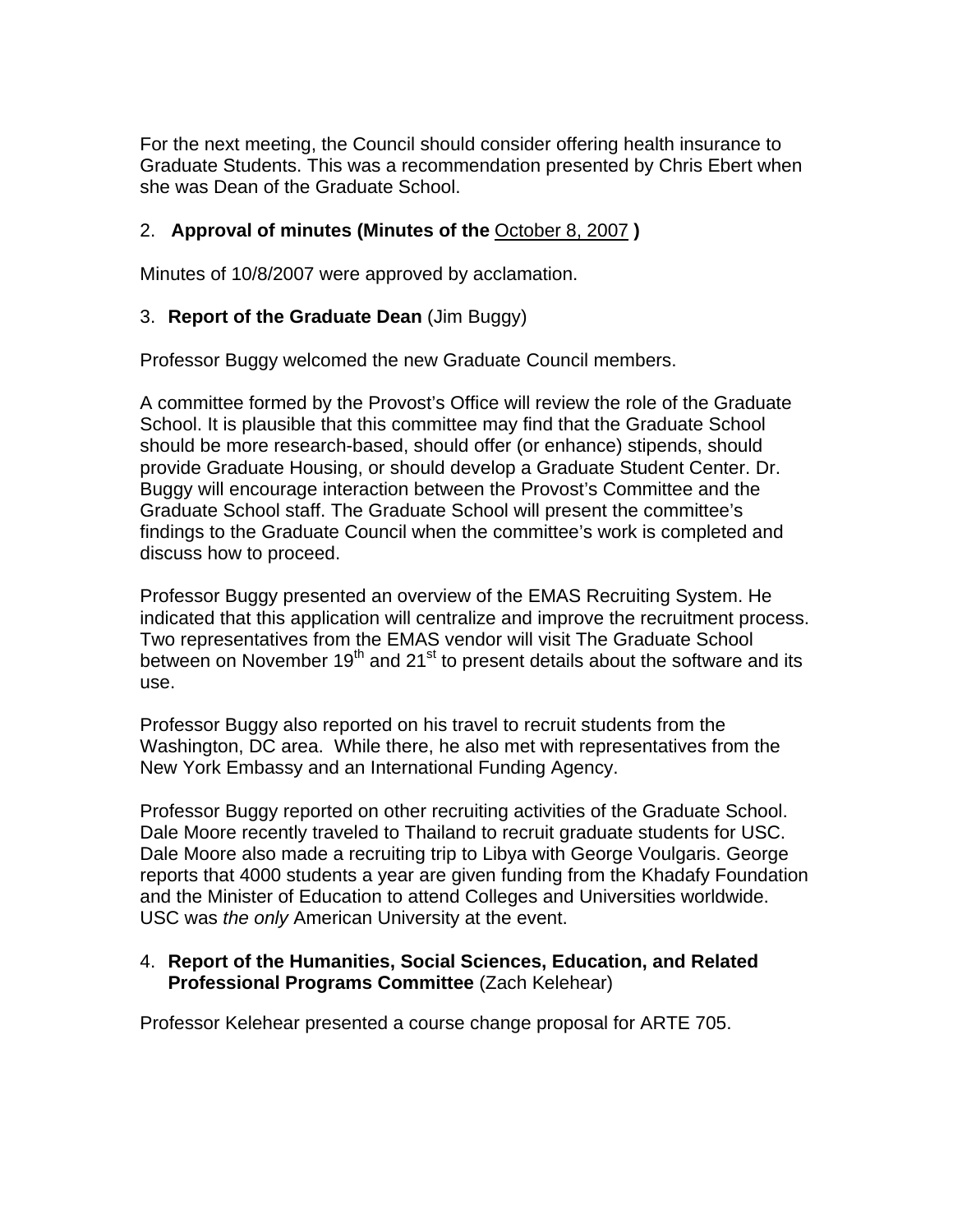College of Arts & Science

Department of Art Education

 Course Change Proposal: **FROM:** ARTE 705 Program Development in Art (3) Strategies that promote the infusion of interactive computer technologies (hypermedia) into the curricular designs of public school art programs.

**To:** ARTE 705 Program Development in Art (3) Comprehensive studies of curriculum designs and methods, methods and technologies from modernist to postmodernist assumptions in elementary and high school art education programs. [Prereq: N/A] [Restricted to: None] [Effective: Spring 2008]

This course was voted on and approved by the committee.

## 5. **Report of Science, Math, and Related Professional Programs Committee** (Ognian Trifonov)

Professor Ognian reported on a new interdisciplinary program proposal, Certificate of Graduate Study in Health Communication, submitted jointly by: the Department of Health Promotion, Education, & Behavior, the School of Journalism & Mass Communications, and the School of Library & Information Science.

Professor Van Scoy asked that verbiage on page 12 be changed. Professor Zoch noted a similar wording issue on page 14. Professor Ognian stated that the subcommittee will make the recommended changes, and with those provisions, the Certificate was voted on and approved by Graduate Council. This one sentence change on both pages 12 and 14 are to read "Qualified individuals can take the certificate as a stand alone program or in conjunction with another degree."

## 6. **Report of the Petitions and Appeals Committee** (JoAnne Herman)

Professor Herman reported an editorial error in the course number of new course proposal NURS 504, which had been voted on and approved at the October 8, 2007 meeting. It should be renumbered NURS 505.

# 7. **Report of the 500/600 Level Courses Committee** (Jim Buggy)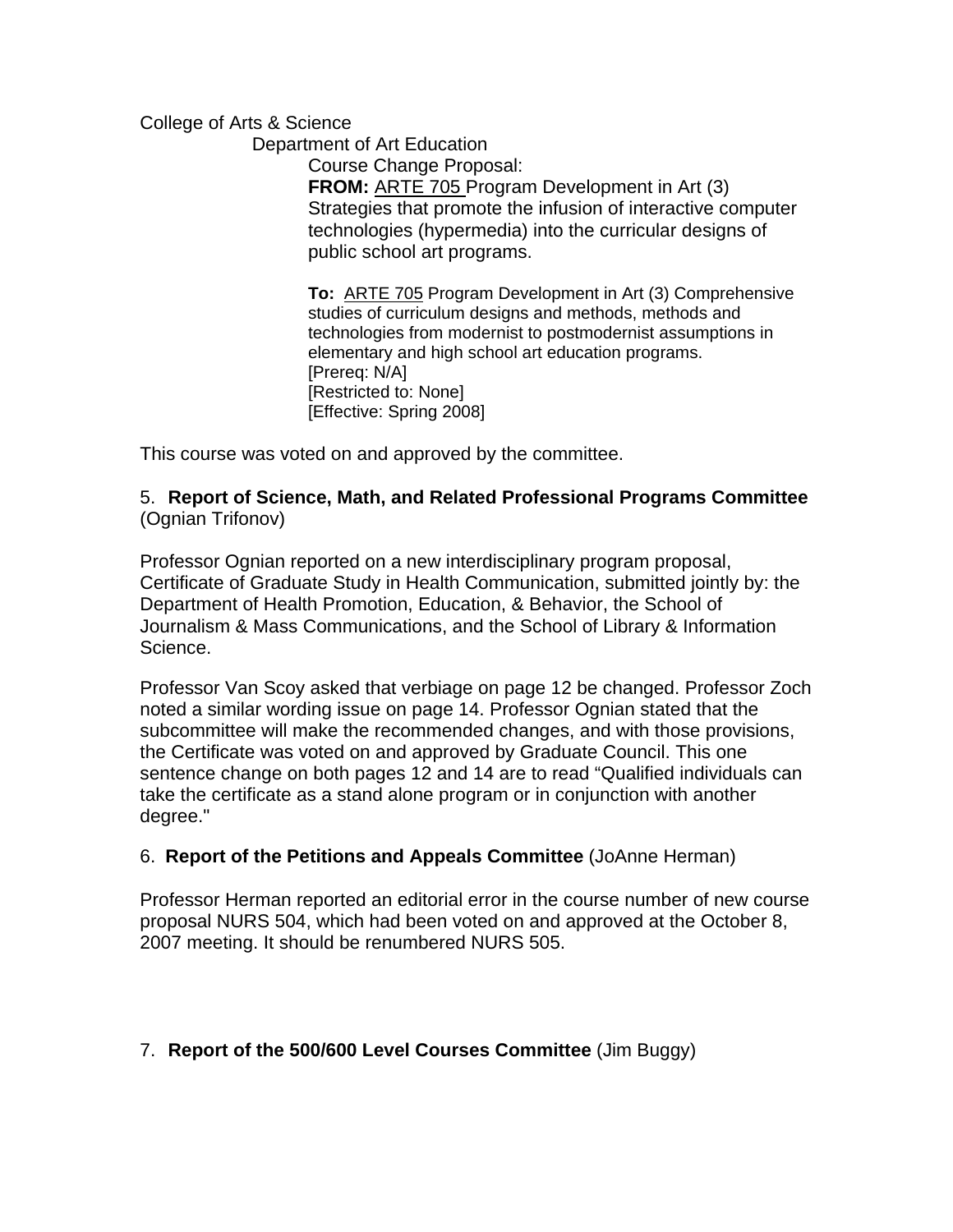Professor Buggy approved the editorial correction the new course NURS 504 to NURS 505.

## 8. **Other Committee Reports**

Professor Farber reported that the first Policies and Practices Meeting was held on October 9, and that issues such as standardizing admissions requirements, TOEFL, minimum standard requirements for the GRE and specific admission criteria are under review by the Committee.

Professor Bickle, Chair of the Program Review Committee, confirmed that other members on that Committee are Satish Jayachandran and Mike Wyatt.

## 9. **Old Business**

#### 10. **New Business**

Professor Dubinsky presented a proposal to adopt form G-DDA (Dissertation Defense Announcement). This form would publicize dissertation defenses and increase visibility. He stated that type of form this was recommended by the USC Research Office. After discussion by the Council, form G-DDA was approved.

## 11. **Good of the Order**

The order is good.

The next meeting will be December 10, 2007

## 12. **Adjournment**

Adjourned at 4:00pm

Stanley Dubinsly